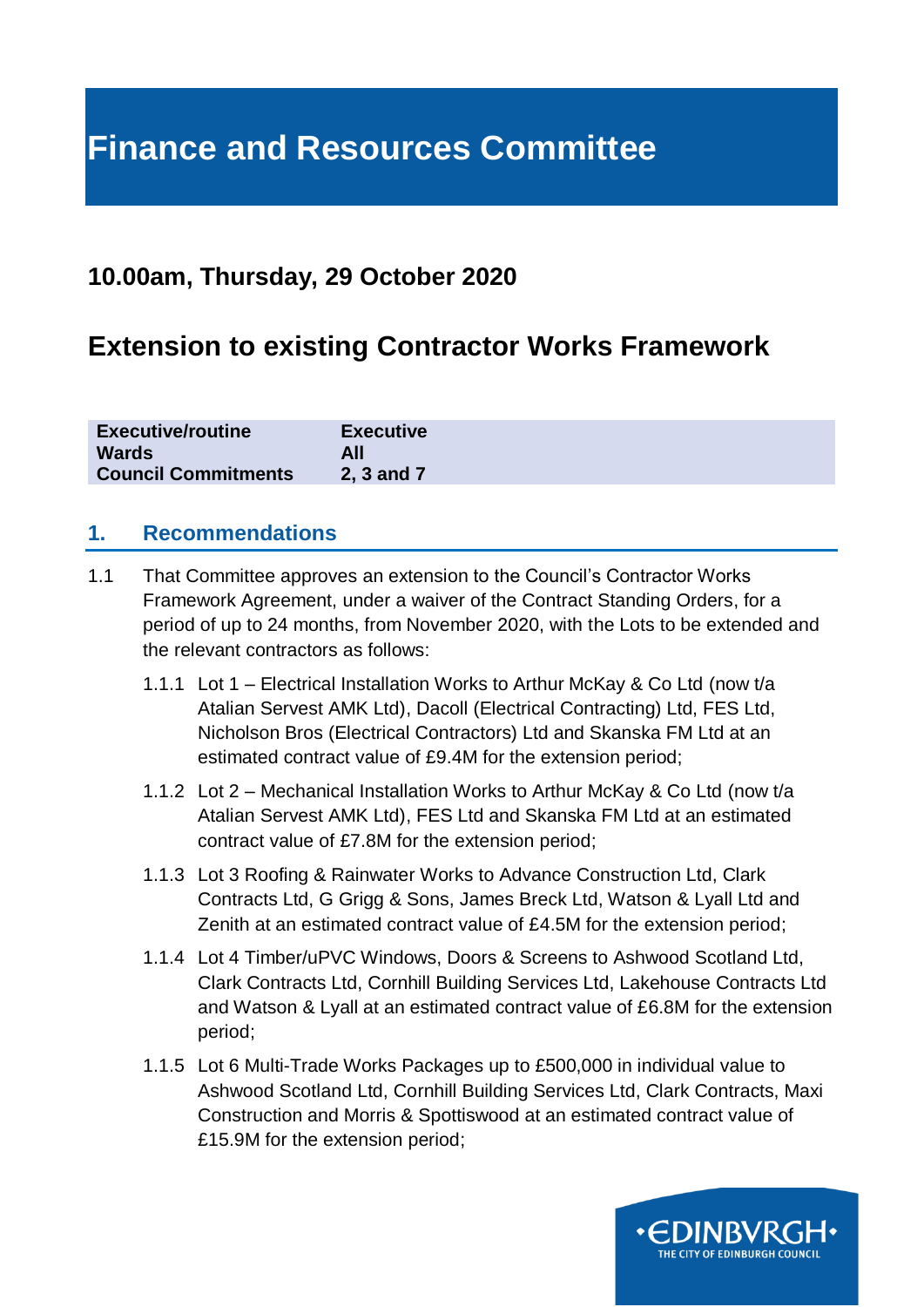- 1.1.6 Lot 7 Multi-Trade Works Packages between £500,001 £5,000,000 in individual value to CCG Ltd, ESH Construction, Graham Construction, Lakehouse Contracts Ltd and Maxi Construction at an estimated contract value of £19.7M for the extension period;
- 1.1.7 Lot 8 Multi-Trade Works Packages above £5,000,000 in individual value to BAM Construction, CCG Ltd, Graham Construction, McLaughlin & Harvey and Morgan Sindall at an estimated contract value of £27.7M for the extension period;
- 1.1.8 Lot 9 Stonework and Masonry Works to Cornhill Building Services, G Grigg & Sons, Go Wright, Historic Property Restoration, James Breck Ltd and Zenith at an estimated contract value of £4.3M for the extension period;
- 1.1.9 Lot 10 Groundworks, Civil Works and Concrete Repairs to Advance Construction Ltd, Luddon Construction, MacKenzie Construction and Premier One at an estimated contract value of £7.3M for the extension period; and
- 1.1.10 Lot 12 Water Treatment and Legionella Management Works to Caledonia Heating, Envirocure, GBS Building Services, HSL Compliance Ltd, Integrated Water Services Ltd and SPIE Ltd at an estimated contract value of £21K for the extension period.

#### **Stephen S. Moir**

#### Executive Director of Resources

Contact: Patrick Brown, Capital Programmes Senior Manager

Property and Facilities Management Division, Resources Directorate

E-mail: [patrick.brown@edinburgh.gov.uk](mailto:patrick.brown@edinburgh.gov.uk) | Tel: 0131 529 5902

Contact: Iain Strachan, Chief Procurement Officer,

Finance Division, Resources Directorate

E-mail: [Iain.Strachan@edinburgh.gov.uk](mailto:Iain.Strachan@edinburgh.gov.uk) | Tel: 0131 529 4930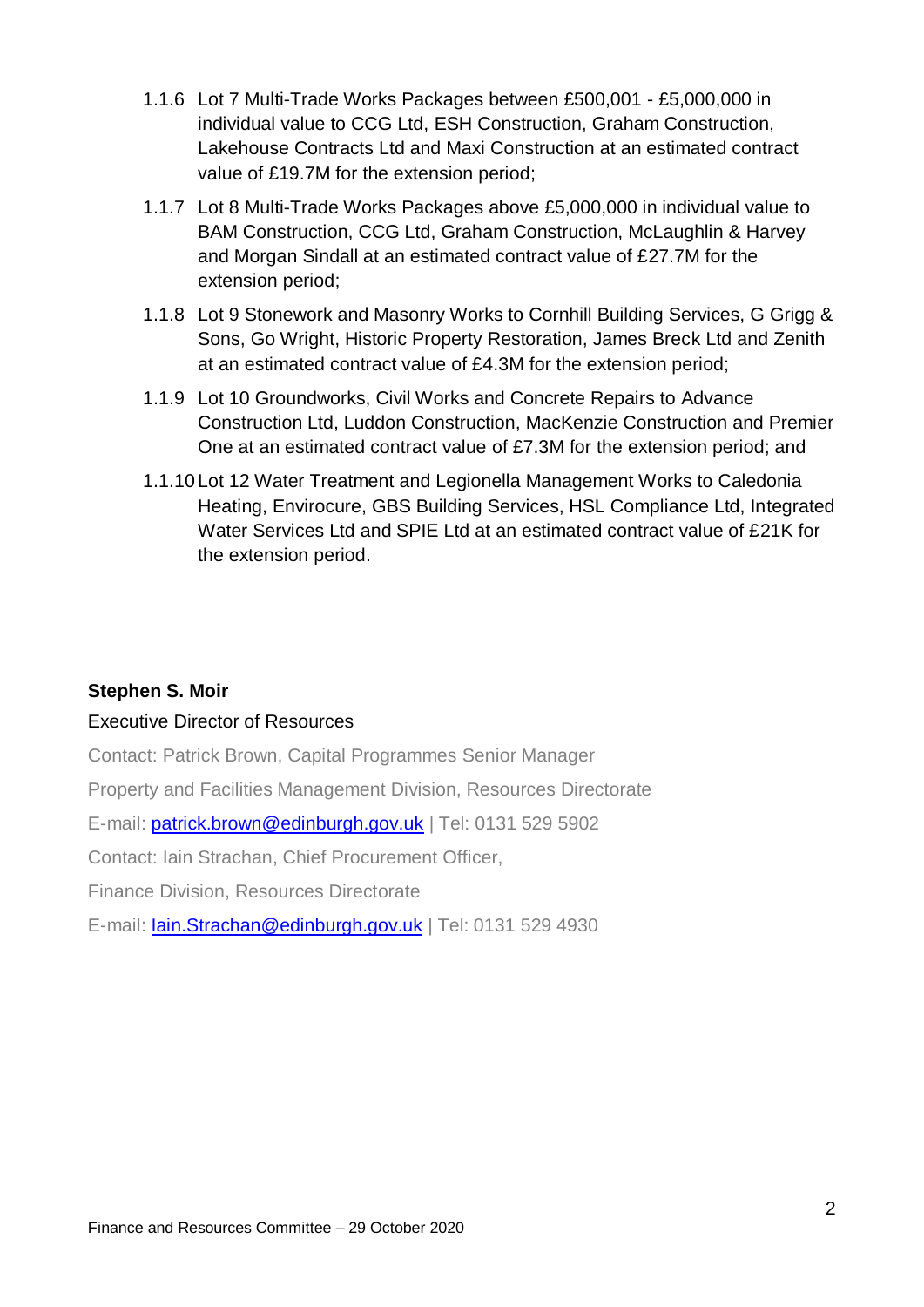**Report**

## **Extension to existing Contractor Works Framework**

#### **2. Executive Summary**

- 2.1 This report seeks Committee approval to extend, under a waiver of the Contract Standing Orders, the Council's existing Contractor Works Framework Agreement. This framework is strategically important and supports a large amount of the Council's construction activity, including the Council's Capital Investment Programme (2019-2024) incorporating a range of new builds and refurbishments for early years, primary and secondary schools, libraries, care homes, day care centres and sports centres as well as a major asset management lifecycle refurbishment of the Council estate.
- 2.2 As previously reported to Committee, the COVID-19 pandemic has had a significant impact on the Council's procurement activity, with few projects having been unaffected by delay. The re-procurement process for this framework would be large, and potentially complex. Given this and the current uncertainty in the contractor market, further time is needed to determine the most appropriate manner for the Council to commence this exercise and replace the current framework. The proposed extension of 24 months will provide that time, and an established mechanism for the Council to have construction work undertaken pending the new framework being concluded.
- 2.3 The annual value of the extension will depend upon the level of work awarded through it, but on the basis of historical spend is estimated at £51.5M per annum, taken across all Lots.

#### **3. Background**

- 3.1 The Council's Contractor Works Framework Agreement provides an important means of delivering the Capital Investment Programme, and other critical construction requirements. The existing framework expires in November 2020.
	- 3.2The framework enables the Council to access experienced contractors, who were appointed following a competitive tender exercise in 2015/16. The framework was awarded by the Committee on [8 September 2016.](https://democracy.edinburgh.gov.uk/Data/Finance%20and%20Resources%20Committee/20160908/Agenda/item_74_contractor_works_framework_-_award_of_contract.pdf) The framework comprises 12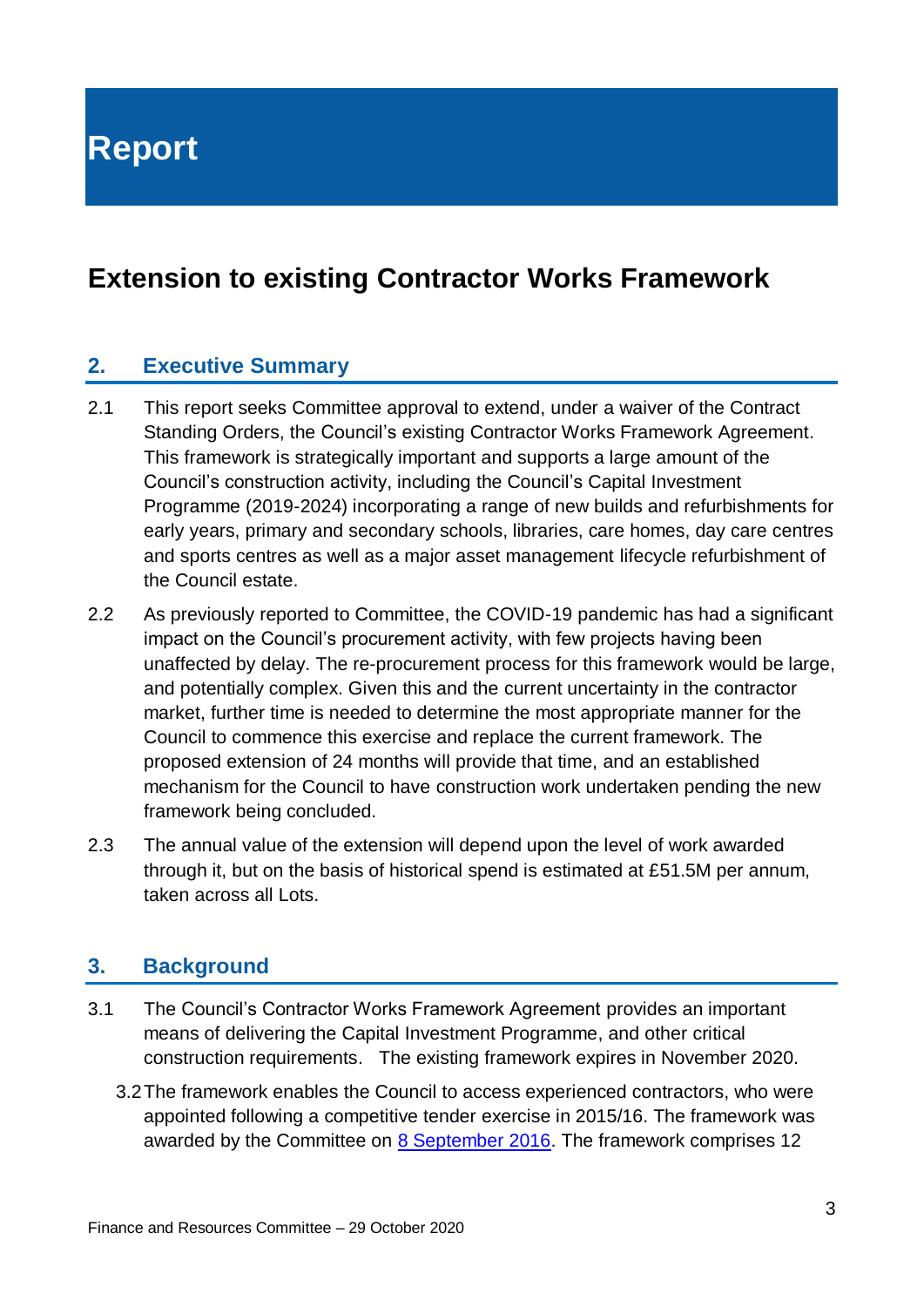Lots, but it should be noted that Lots 5 and 11of the framework were not originally awarded and subsequently are not included in the proposed extension.

### **4. Main report**

- 4.1 In 2019, Commercial and Procurement Services and the Property and Facilities Management Division commenced work on a new procurement process for the retendering of the existing Contractor Work Framework. The timescales for award of the new replacement framework were anticipated to mean there would be no need to extend the existing framework.
- 4.2 However, and as reported to the Committee on [9 July 2020,](https://democracy.edinburgh.gov.uk/documents/s24691/Item%206.13%20-%20Covid-19%20Impact%20on%20Council%20Procurement.pdf) the COVID-19 pandemic has had a significant impact on the Council's procurement activity, with few projects having been unaffected by delay.
- 4.3 A replacement framework would have a large value and be of high interest to the market. The re-procurement exercise would also be complex and require a significant volume of market engagement, stakeholder and end user consultation, scope and price modelling, contract drafting, data gathering, and analysis to ensure the most effective framework which meets the needs of the Council and demonstrably secures Best Value.
- 4.4 The impact of COVID-19 on the construction industry has been significant, with the lockdown measures that were put in place and the closure of construction sites. The uncertainty felt by the sector has been compounded by the resultant economic climate, and the UK's departure from the European Union. Although construction sites have now re-opened, the market is still fragile.
- 4.5 Market feedback indicates that tendering a new framework for construction works at this time may result in a low response, due to the current market conditions and reduced contractor capacity to respond. It could also result in inflated prices, due to the ongoing uncertainty.
- 4.6 It is recommended that the Council extends the existing framework to ensure that critical and planned construction works can continue. During the extension the reprocurement process will be undertaken in a timescale appropriate to the changed market conditions. This will provide time for the market to stabilise and ensure that Best Value is secured for the Council.
- 4.7 The existing framework is currently contracted until November 2020. This report seeks approval to extend the framework for up to 24 months, until the completion of the procurement exercise and mobilisation of the new framework.
- 4.8 In undertaking the re-procurement there will be suitable engagement with suppliers and other stakeholders, including the Scottish Futures Trust, and other public sector partners who may wish to also be included in the exercise. This engagement will enable the procurement exercise to actively support the Council's [Sustainable](https://www.edinburgh.gov.uk/downloads/file/27180/procurement-strategy---2020-to-2025)  [Procurement Strategy,](https://www.edinburgh.gov.uk/downloads/file/27180/procurement-strategy---2020-to-2025) as noted at Section 7 below.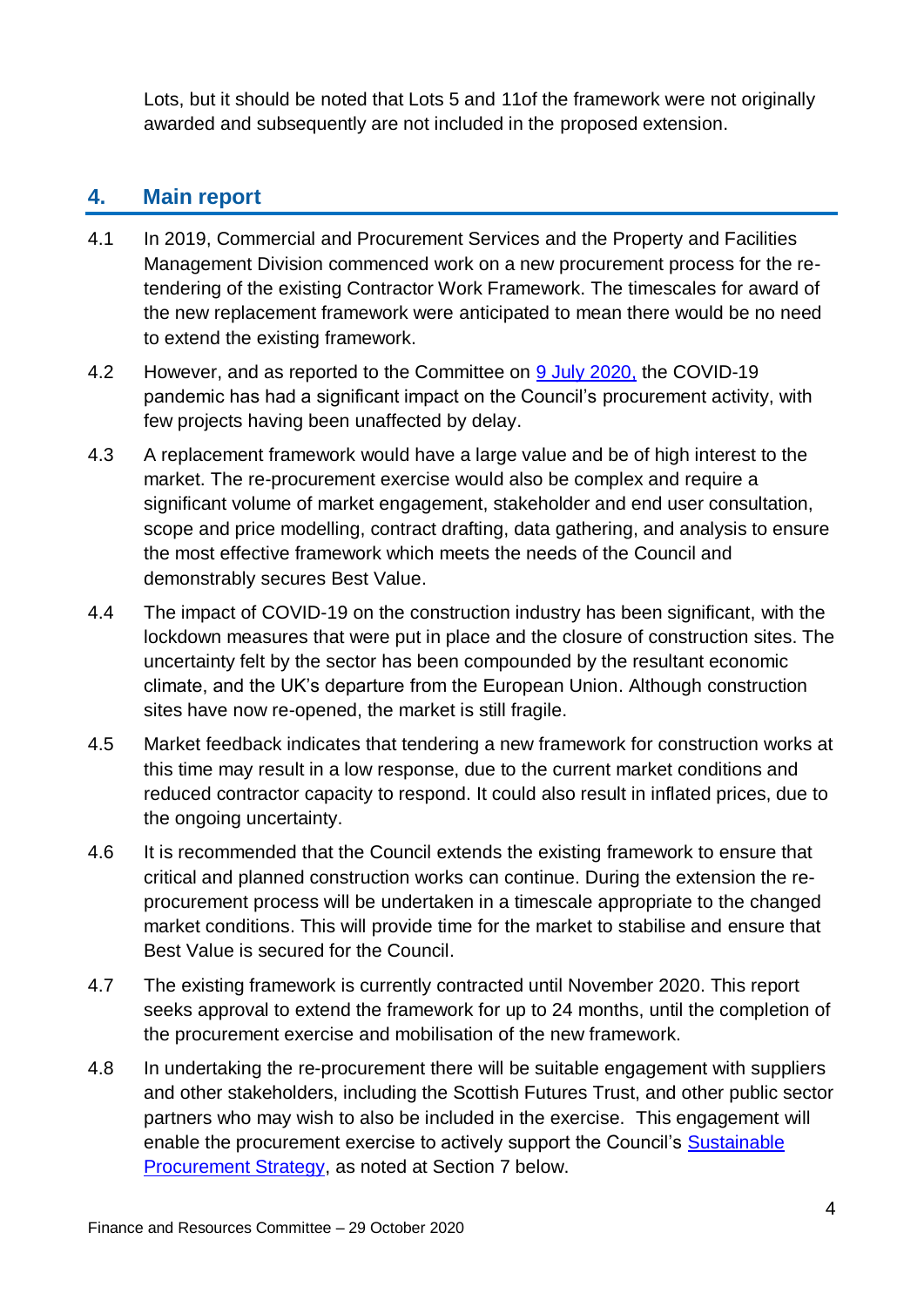#### **5. Next Steps**

- 5.1 Construction work will continue to be provided by the existing contractors as required until the new framework is in place.
- 5.2 A full options appraisal, specifications and documentation for the new procurement process will continue to be developed in preparation for the new tender process to commence.
- 5.3 Further market engagement, as noted above, will be utilised to support decisions on the scope of new requirements.

#### **6. Financial impact**

6.1 As noted above, on the basis of historical spend data, it is estimated that the value of the extension is £51.5m per annum, but the actual value will depend upon the value of work actually awarded through the framework. No work will be awarded without budget being identified for the same.

#### **7. Stakeholder/Community Impact**

7.1 The procurement exercise for the new framework will be conducted in accordance with the Council's [Sustainable Procurement Strategy,](https://www.edinburgh.gov.uk/downloads/file/27180/procurement-strategy---2020-to-2025) which identifies seven key strategic procurement objectives. These objectives are aligned to the Council's priorities, and if delivered will have a positive impact upon the city, its citizens and its businesses. In particular, the Strategy aims to make the Council's external spend more accessible to local small businesses and third sector, to improve Fair Work practices adopted by Council suppliers and to increase the community benefits delivered by Council suppliers. The Strategy also aims to contribute to the Council's 2030 carbon-neutral city target.

#### **8. Background reading/external references**

- 8.1 Report to Finance and Resources Committee 23 January 2018 Outcome of Property Condition Surveys - [Outcome of Property Condition Surveys](http://www.edinburgh.gov.uk/meetings/meeting/4309/finance_and_resources_committee)
- 8.2 Report to Policy and Sustainability Committee 9 July 2020 COVID-19 Impact on [Council Procurement Activity](https://democracy.edinburgh.gov.uk/documents/s24691/Item%206.13%20-%20Covid-19%20Impact%20on%20Council%20Procurement.pdf)
- 8.3 Report to Finance and Resources Committee 8 September 2016 [Contractor](https://democracy.edinburgh.gov.uk/Data/Finance%20and%20Resources%20Committee/20160908/Agenda/item_74_contractor_works_framework_-_award_of_contract.pdf)  [Works Framework Award of Contract](https://democracy.edinburgh.gov.uk/Data/Finance%20and%20Resources%20Committee/20160908/Agenda/item_74_contractor_works_framework_-_award_of_contract.pdf)